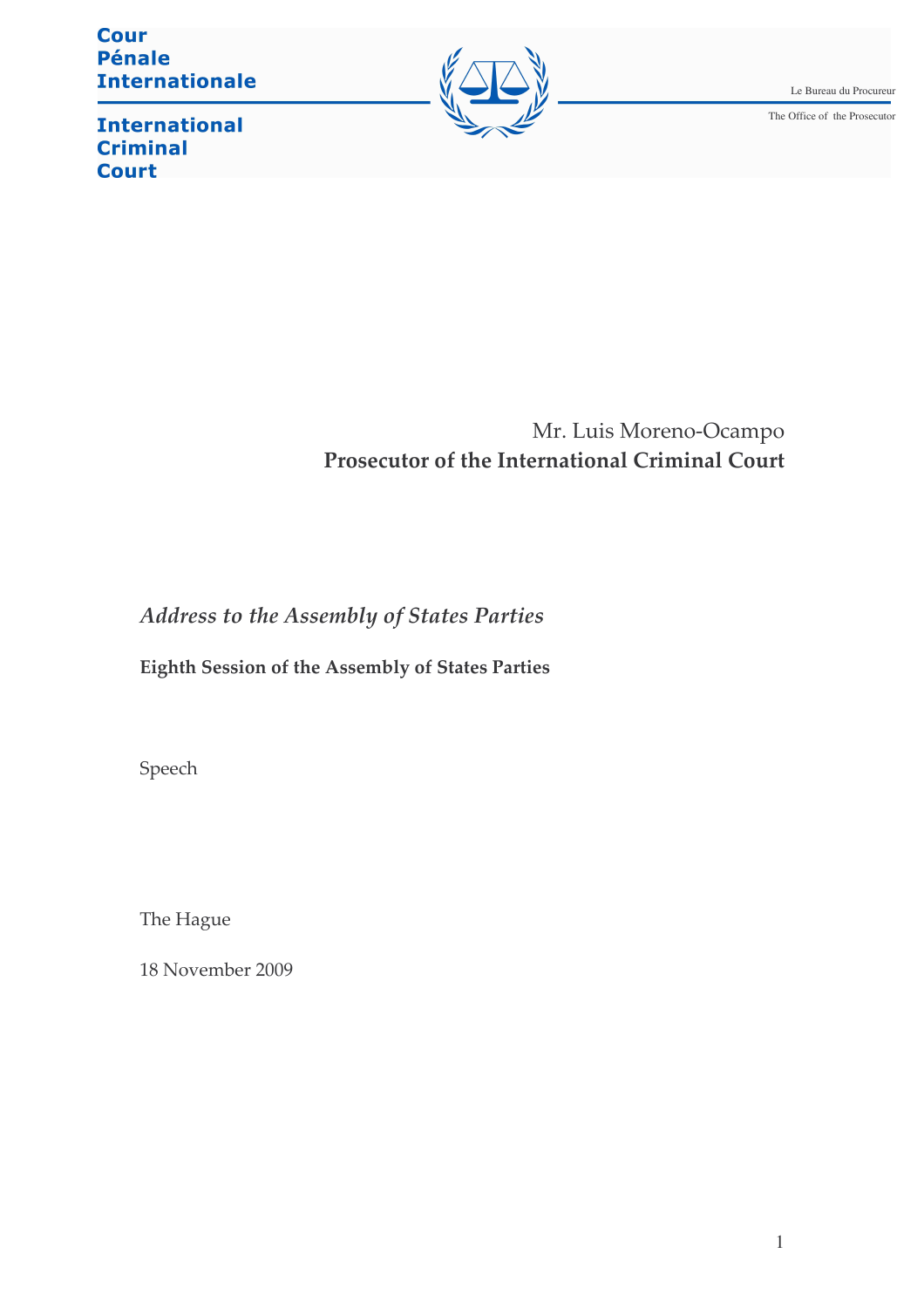#### Mr President,

I have the honour to report to the Assembly of States Parties on the work of my Office and on our plans for the coming years. The report will cover the different dimensions of the Office of the Prosecutor's independent judicial mandate. I will highlight aspects related to the Prosecution's participation in Pre-Trial, Trial and Appeals proceedings. I will also present the Prosecution's activities outside of the court room: investigations, preliminary examination to analyze situations that potentially could fall under the jurisdiction of the Court and galvanizing efforts to arrest.

President Song described the different dimensions of the complex system of justice created by the Rome Statute. As he explained, the Court itself is just one part of the system. Other parts, such as States, international organizations and civil society are needed to make the system effective.

As in any Court, the Judges will make the final decision on the criminal responsibility of the accused.

As in no other Court, the Judges' decision will impact upon the citizens and the institutions of 110 States and beyond.

This is where States, international organizations and civil society will make the difference, making each specific case of this Court globally relevant. These two different dimensions of the Rome system should be emphasized: the judicial work of the Court is one dimension; the global impact of the Court's decisions is another dimension, your dimension. Both are key to our success in ending impunity and preventing crimes. The Office of the Prosecutor will continue working on both dimensions.

#### Proceedings

As President Song explained, trial and pre-trial activities have made significant progress in the course of this year. The Court will be making decisions on seminal legal issues raised by the Prosecution's cases.

In the first case of the International Criminal Court, the Office of the Prosecutor focused on crimes against children. The Prosecution alleged that Thomas Lubanga turned 9, 11, 13 year-old boys into killers and rapists and girls into cooks, killers and sex slaves. Lubanga did so in order to make them soldiers he could command and use at will to perpetrate atrocities again the Congolese people. The Judges will decide on the guilt or innocence of Thomas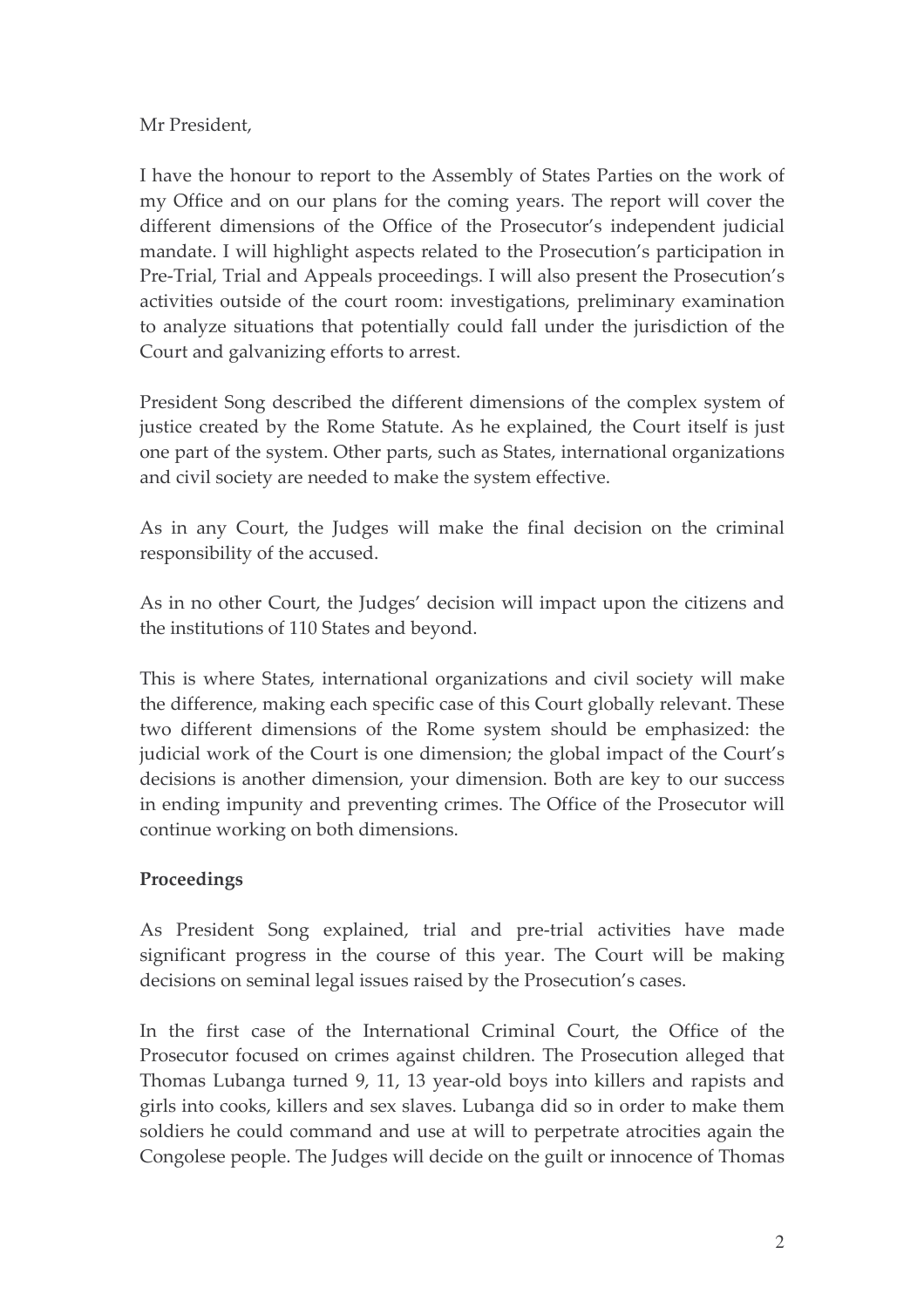Lubanga Dyilo. But already, this case has had an impact on countries like Colombia or Sri Lanka where armed groups use child soldiers.

Gender crimes are central to each of our cases in a way that clarifies how sexual abuses are a specific instrument in each conflict. As a war crime in the Bemba and Katanga/Ngudjolo cases, as a crime against humanity in the Joseph Kony case and as part of genocide in the case of President Bashir. The genocide charges are a matter currently pending decision by the Appeals Chamber.

Attacks against aid workers and peacekeeping forces are another troubling aspect of today's conflicts. The Judges decisions in the Haskanita case will address the seriousness of crimes committed against personnel and forces with protected status under international law; it will further refine key concepts such as "active participation in hostilities".

The case against Jean-Pierre Bemba will be the first case before our Court based on "command responsibility" as the mode of liability. This is the first time in an international court that command responsibility could be established for crimes of sexual violence committed by subordinates. This is another example of the global impact of the Rome Statute. Already before any Court decision, armies all over the world, even those of non-States Parties, are adjusting their standards and rules of engagement to the Rome Statute. This is the way to prevent crimes. The law makes the difference between a soldier and a terrorist

Let me move to our activities outside of the courtroom: investigations, preliminary examination and galvanizing efforts to implement arrest warrants issued by the Court.

#### Investigations

The Office has to prove beyond any reasonable doubt the individual responsibility of leaders for massive crimes committed by members of their groups, militias or armed forces. We have to transform massive atrocities into clear and focused cases that can be tried within a few months. We have the duty to protect our witnesses as well as other persons at risk, such as intermediaries, who normally live in areas of armed conflict and can easily be threatened or killed by those supporting the accused. In order to respect the mandate of humanitarian organizations, my Office has made it a policy not to seek information from them or their personnel, but since they provide protection and care to the victims, the perpetrators are continuing to target them.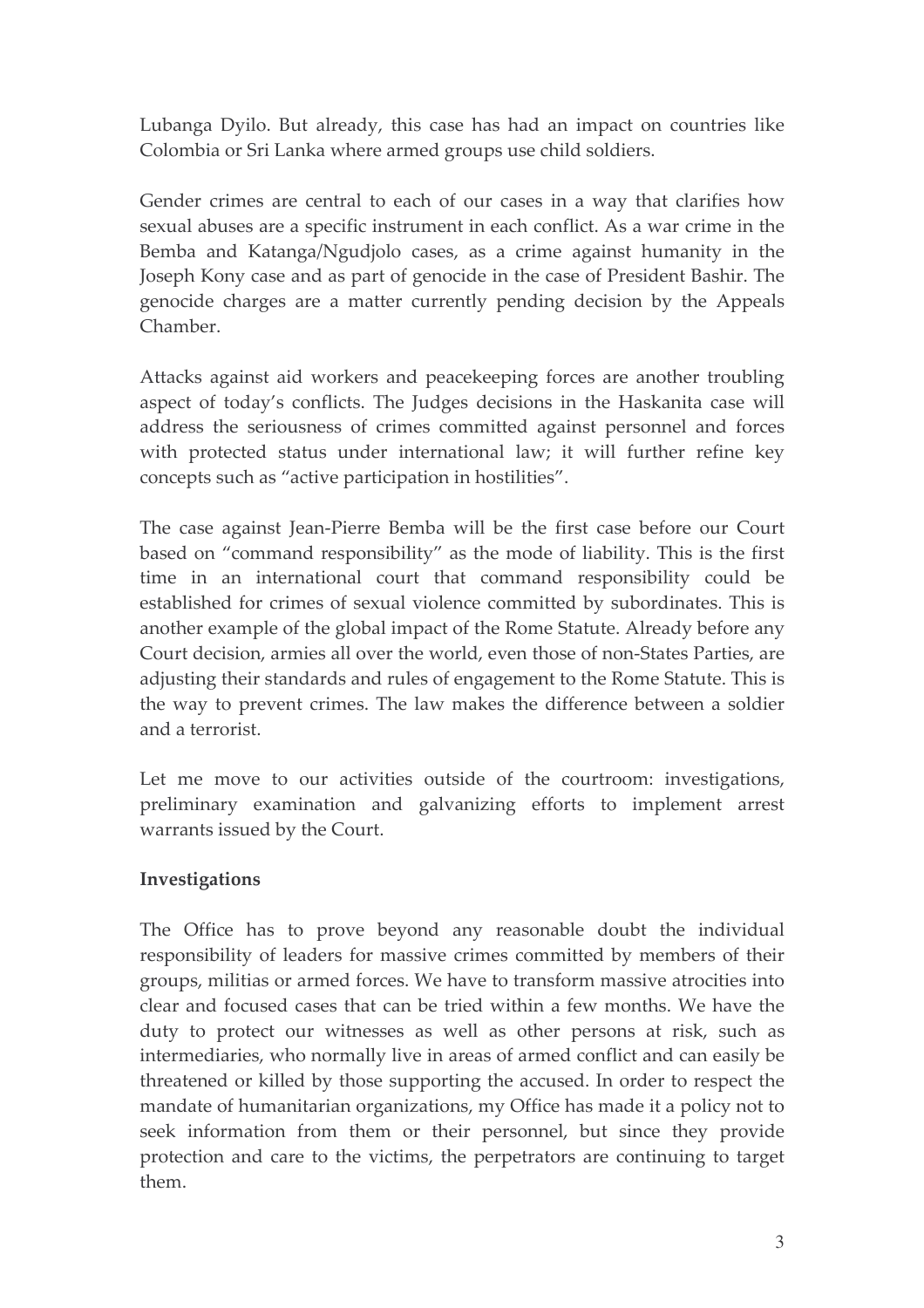#### Mr President,

We could not have overcome the challenges we have faced in the past years without the logistical support received from the Registry staff in the field offices, the witness protection programs and the cooperation from States, international organizations and civil society.

Cooperation has been outstanding for our investigation in the Kivus region, where it is almost impossible to provide adequate local protection to witnesses. But we are making progress in our investigations of massive rapes, killings and looting.

Protection remains a major challenge. In this field, I would urge States to work with us on flexible solutions. Most witnesses do not want to be relocated permanently with their families to another country. They need intermediate solutions. Cooling-off periods, where they could be invited to trainings or seminars; they need short-term visas to be able to meet with our investigators in a secure environment. I urge you to consider favourably such requests for emergency visas. This has already been highlighted as a priority in this Assembly's report of 2007.

We have completed the disclosure of the incriminatory and exculpatory evidence in our possession in the Katanga/Ngudjolo and Bemba cases. Because we developed new practices there is no document received under the condition of confidentiality pursuant to article 54(3)(e) to be further disclosed.

One of our most challenging investigations is the investigation in Darfur. As of today, we are still monitoring the crimes currently committed against 2.5 million displaced in Darfur. We have presented evidence showing how President Bashir's forces were hindering the provision of international humanitarian assistance to internally displaced people in the camps. We alleged that President Bashir was creating the conditions of life calculated to bring about the physical destruction of specific ethnic groups displaced into camps. Hunger and rapes are the silent weapons used by President Bashir. Some actors tend to deny these crimes but the Pre-Trial Chamber considered them "extermination" and the Prosecution submitted that such acts constitute a form of genocide under article 6(c) of the Statute. President Bashir's decision to expel the humanitarian groups confirms our allegations. The Appeals Chamber will rule on the Prosecution's appeal relating to the genocide charges.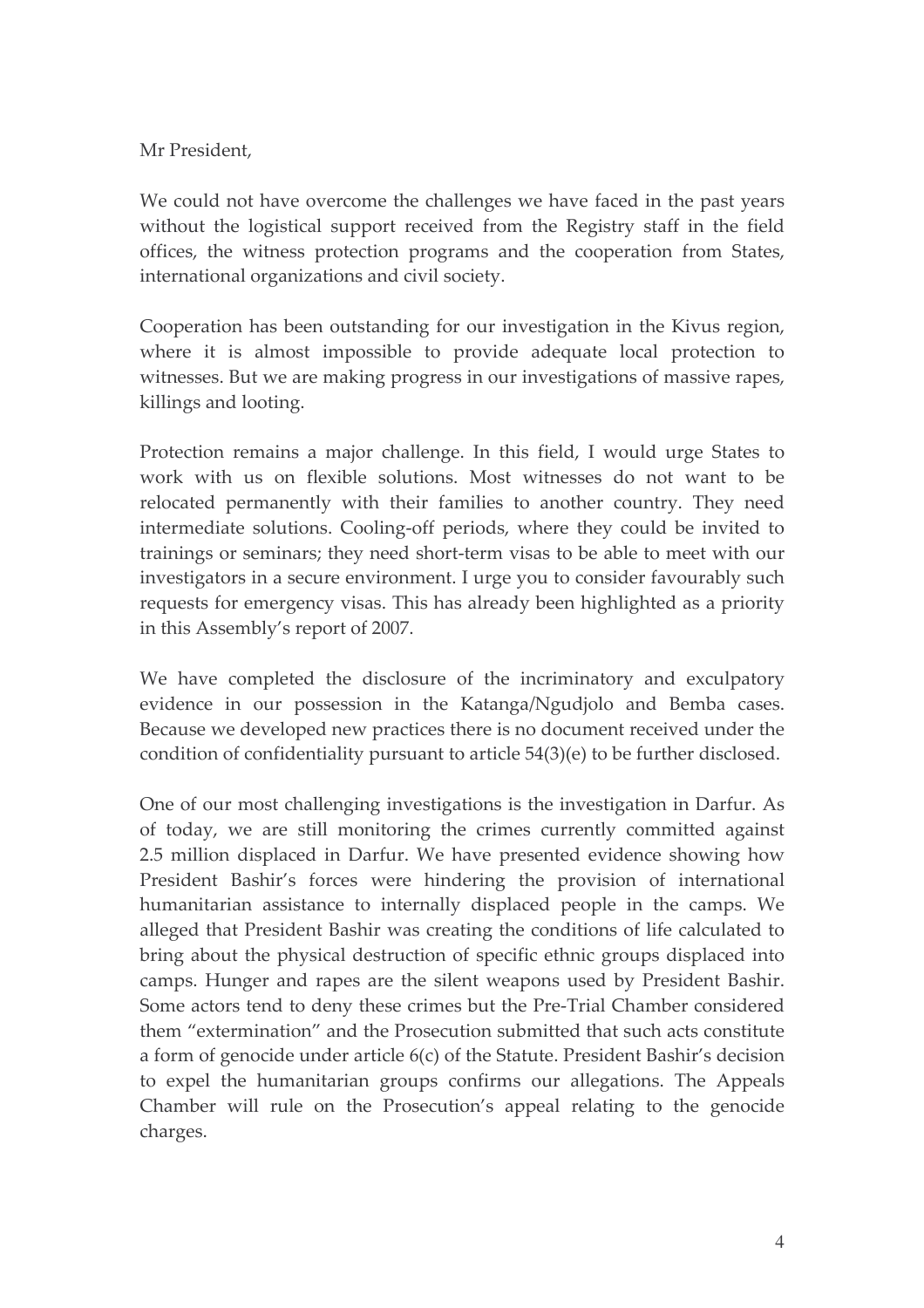### **Preliminary examinations**

In contrast to the *ad hoc* tribunals where the UN Security Council defined the situations to investigate, the Rome Statute opens the possibility for the Prosecutor to independently select situations and for the Court to decide. Pursuant to Article 15 of the Statute, my Office has the mandate to conduct preliminary examinations in order to determine whether crimes within the jurisdiction of the Court are committed.

The criteria are established in the Statute. First, the Office assesses whether the Court has jurisdiction over a given situation; second, whether crimes falling under the ICC's jurisdiction have been committed and their level of gravity; third, whether genuine investigations and prosecutions have been or are being carried out by the competent national authorities in relation to these crimes; and fourth, whether the possible opening of an investigation by the Office would not go against the interest of justice. Preliminary examination is a key aspect of the complementarity regime; it is a phase during which national proceedings can be encouraged.

In accordance with these statutory criteria, my Office is currently conducting preliminary examinations in relation to seven situations in four different continents: Colombia, Georgia, Afghanistan, Kenya, Cote d'Ivoire, Guinea and Palestine.

My Office is seeking to improve the transparency of its work during the preliminary examination phase in order to increase the predictability of the Court's action, to facilitate the cooperation of the different stakeholders and in order to prevent or stop the crimes.

Last week, I met with the President and the Prime Minister of Kenya. I informed them that since all of the criteria established in the Statute are fulfilled, it is my duty to open an investigation on the alleged crimes committed during the massive violence that followed the 2007 elections in Kenya. They stressed the need to prevent the recurrence of violence during the next election cycle and they publicly expressed their full commitment to cooperate with the Court's activities. In the coming days, I will request authorization from the Pre-Trial Chamber to open an investigation into the situation in Kenya.

## Galvanizing efforts to arrest

The Prosecutor has to galvanize efforts to arrest individuals sought by the Court. The Office assesses for each case the best way to ensure the appearance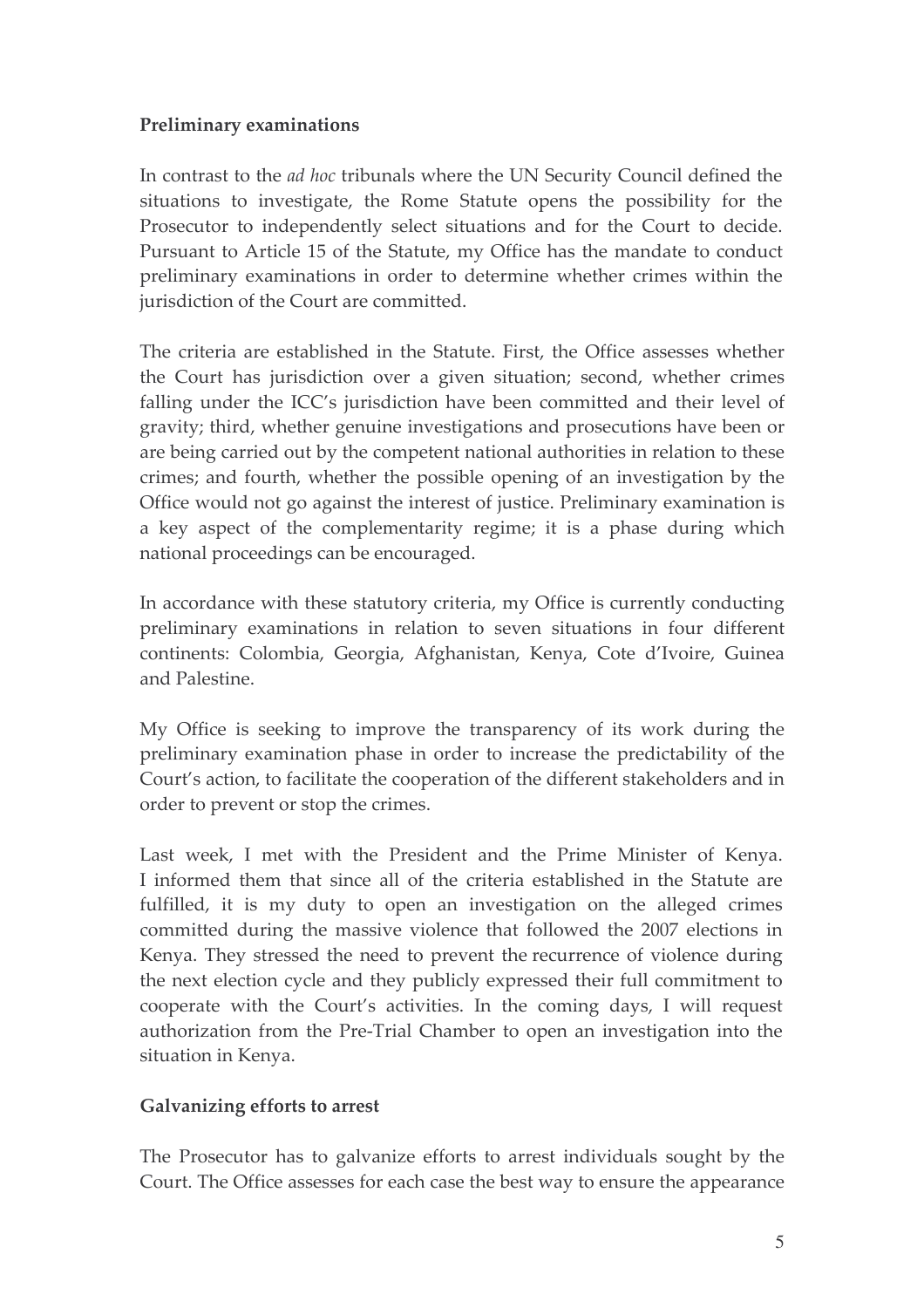of the individuals charged before the Court. For Jean-Pierre Bemba, we assessed that a sealed warrant would be the most effective solution. In the case of President Bashir an open request was the option selected.

We studied the precedents of President Milosevic and President Taylor. The ICTY issued a public indictment against President Milosevic, and after a process of marginalization, President Milosevic was surrendered by his own State. The attempt to arrest President Taylor with a sealed indictment during his official visit to Ghana was unsuccessful. He was arrested almost three years later. I met with President Kufuor of Ghana, with former Chief Prosecutor Crane and with many others to discuss these issues. Arresting a serving head of State is neither a police operation nor a military intervention; it requires a process of marginalization both at the national and international levels.

Following the Prosecution's request of 4 March 2009, Pre-Trial Chamber I issued an arrest warrant against President Bashir for 5 counts of crimes against humanity including the crimes of extermination, rape and killing, and 2 counts of war crimes, intentionally directing attacks against a civilian population and pillaging. To date, the Republic of the Sudan has refused to implement the decision.

States have been steadfast in their respect for legal obligations to implement the arrest warrant against President Bashir. In a common statement, two of the Court's major supporters, Bruno Stagno Ugarte and Maxime Verhagen stated: "To be successful Governments must do their utmost to ensure that those who are indicted do indeed face trial."

African States Parties to the Rome Statute have been requesting that the UN Security Council consider a deferral of the Darfur investigation, but they remain firm in their legal obligations to execute arrest warrants should indictees be present on their territory. In the general debate of the UN General Assembly, on 29 October, Kenya on behalf of the African States Parties to the Statute reaffirmed their commitment to their legal obligations.

President Al Bashir, at risk of arrest, has not travelled to the territories of States Parties, such as South Africa, Uganda, Nigeria or Venezuela. His planned trip in November to a non-State Party, Turkey, was also cancelled.

The Prosecution, in fulfilling its duty to galvanize efforts to arrest, has consistently encouraged States not to offer any form of political support, or financial aid to any of those individuals subject of an arrest warrant or to those protecting them. It has also invited all UN Member States to sever all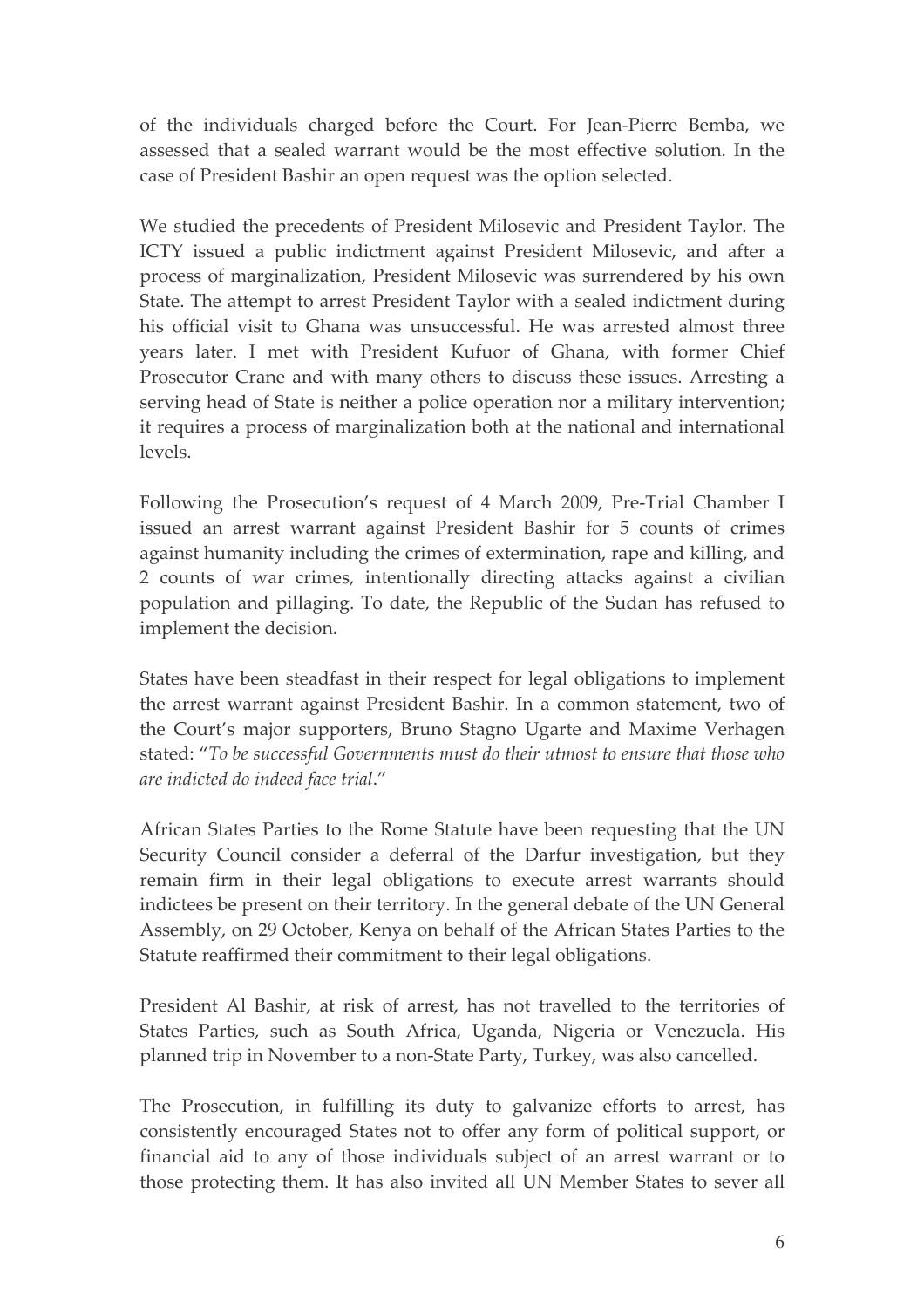non-essential contacts with the individuals sought by the Court. Non-State Parties have adopted such policies. President Luiz Inácio Lula da Silva from Brazil and President Cristina Fernandez de Kirchner from Argentina made public demonstrations of this policy. The process of marginalization is in progress.

In the Abu Garda case, as in the Harun and Kushayb cases, the Prosecution suggested that a summons to appear could be the most efficient way to ensure the appearance of the suspect before the Chamber. Five rebel groups which are parties to the conflict in Sudan publicly affirmed their intention to cooperate with the ICC even if individuals in their ranks were sought by the Court. Whereas Harun and Kushayb declined the opportunity and later became subjects of arrest warrants, Abu Garda appeared voluntarily before the Court on 18 May 2009 in compliance with a summons. He pledged full cooperation with the Court. The Prosecution is grateful for the cooperation received from many African and European States including Chad, Nigeria, Mali, Senegal, the Gambia and the Netherlands during this process.

Arrest remains the biggest test for States Parties. Some individuals sought by the Court are enjoying the protection of their own militias, such as the LRA leaders or Bosco Ntaganda. Others, like President Bashir or Ahmed Harun are members of governments eager to shield them from justice. They are still committing massive crimes.

Let me now to turn managerial aspects.

#### **Managerial aspects**

In terms of management, cost efficiency remains a priority. The Office has completed the recruitment phase and stabilised our vacancy rate at 4 %. As you know, the Office has presented a budget that does not envisage the establishment of any new posts. Our aim is to conduct additional activities with the same resources, but with an increased efficiency. We accept fully the recommendations of the CBF in regard to the budget.

There are two key aspects of our cost efficiency: flexibility and standardization. Our OTP teams and our OTP field offices will continue to be organized in a flexible manner; we will move our staff members according to the needs of the Office; a rigid organizational structure will be more expensive.

Standardization also enhances the Prosecution's performance. The Office is currently focused on consolidating its policies and practices to ensure clarity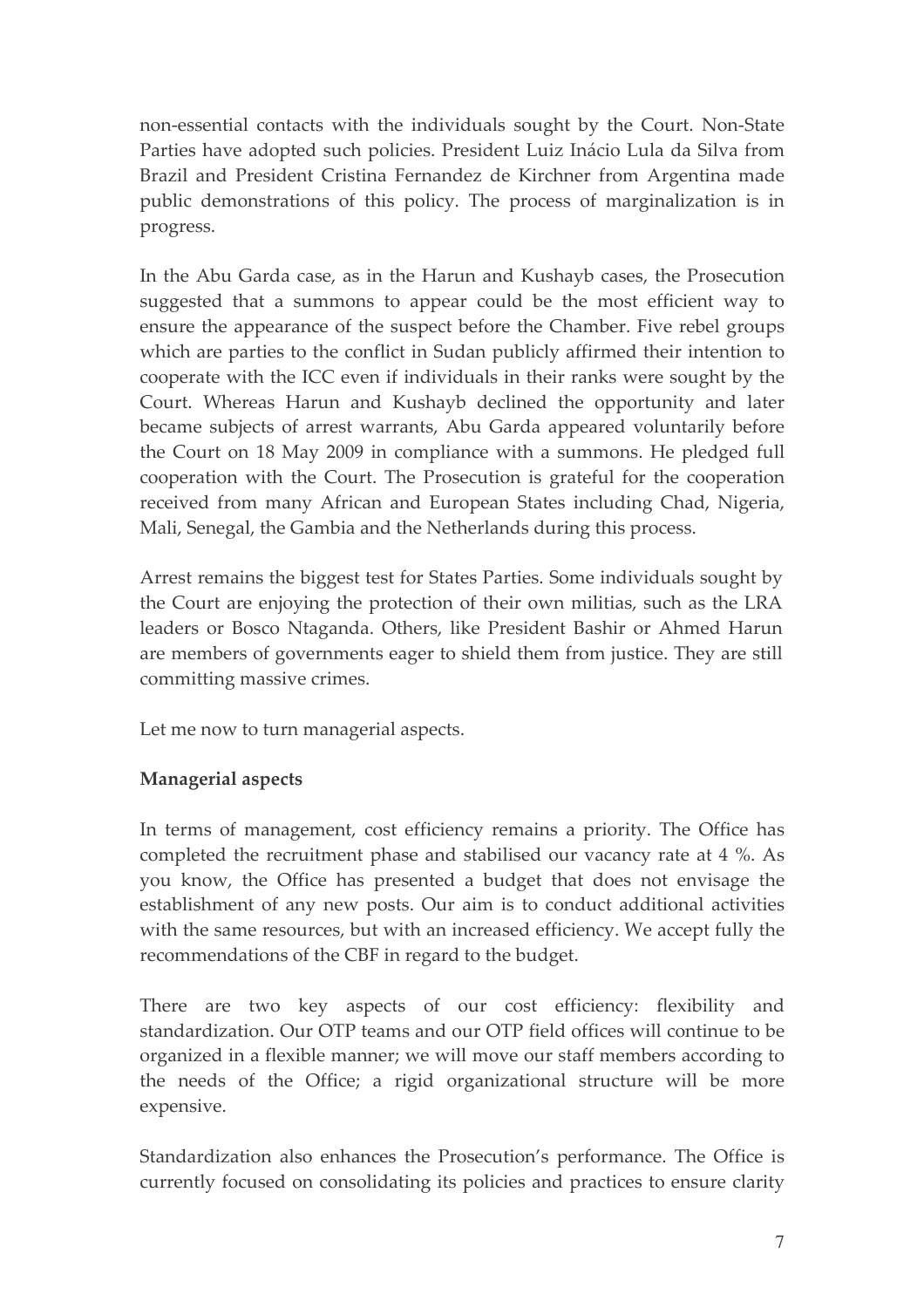of operational processes, reporting lines and responsibilities, and to facilitate in-house training leading to improved system of evaluation and internal compliance. The Office's Regulations, issued on 23 April 2009, are the foundation of this process. As a next step, the Office is in the process of producing an Operational Manual, which consolidates the best practices and lessons learned in a variety of areas. We are aiming to ensure professional excellence.

As I mentioned earlier, part of this efficiency depends upon cooperation with the staff of the Registry. We are still in the process of securing a common understanding on the services to be provided by the Registry to the OTP. We are also working with the Presidency to better harmonize the work of different Organs of the Court and to produce a clear report on governance. We are committed to the "One Court" principle and are mindful of our responsibility to build an institution.

#### Planning

This year my Office, as in 2003 and 2006, presented publicly its Prosecutorial Strategy. The strategy outlines our plans for the coming three years, aiming to ensure predictability of our work and to facilitate the planning by the others.

We defined five goals. The first three goals focus on the number and modalities of trials, investigations and preliminary examination to be carried out during the period of 2009-2012. The last two goals explain the steps that can be taken by States, international organizations and civil society to improve their participation in the Rome Statute system, in particular, to ensure the implementation of the arrests warrants issued by the Court and to maximize the preventative impact of the Rome Statute system.

The Prosecutorial Strategy for 2009-2012 remains based on the three principles defined in 2006: (i) positive complementarity, meaning encouraging genuine national proceedings where possible, in particular, during the preliminary examination phase; (ii) focused investigations prosecutions, and concentrating on those most responsible for the most serious crimes under its jurisdiction and presenting selected incidents; and (iii) maximizing the impact of its work for the prevention of future crimes.

We conducted a process of consultations with States, international organizations, NGOs and academics in meetings held in New York, The Hague and Geneva. We will further consult with States which have expressed interest, such as the African group. My Office will listen to their views. African countries are endeavouring to manage the remaining conflicts in the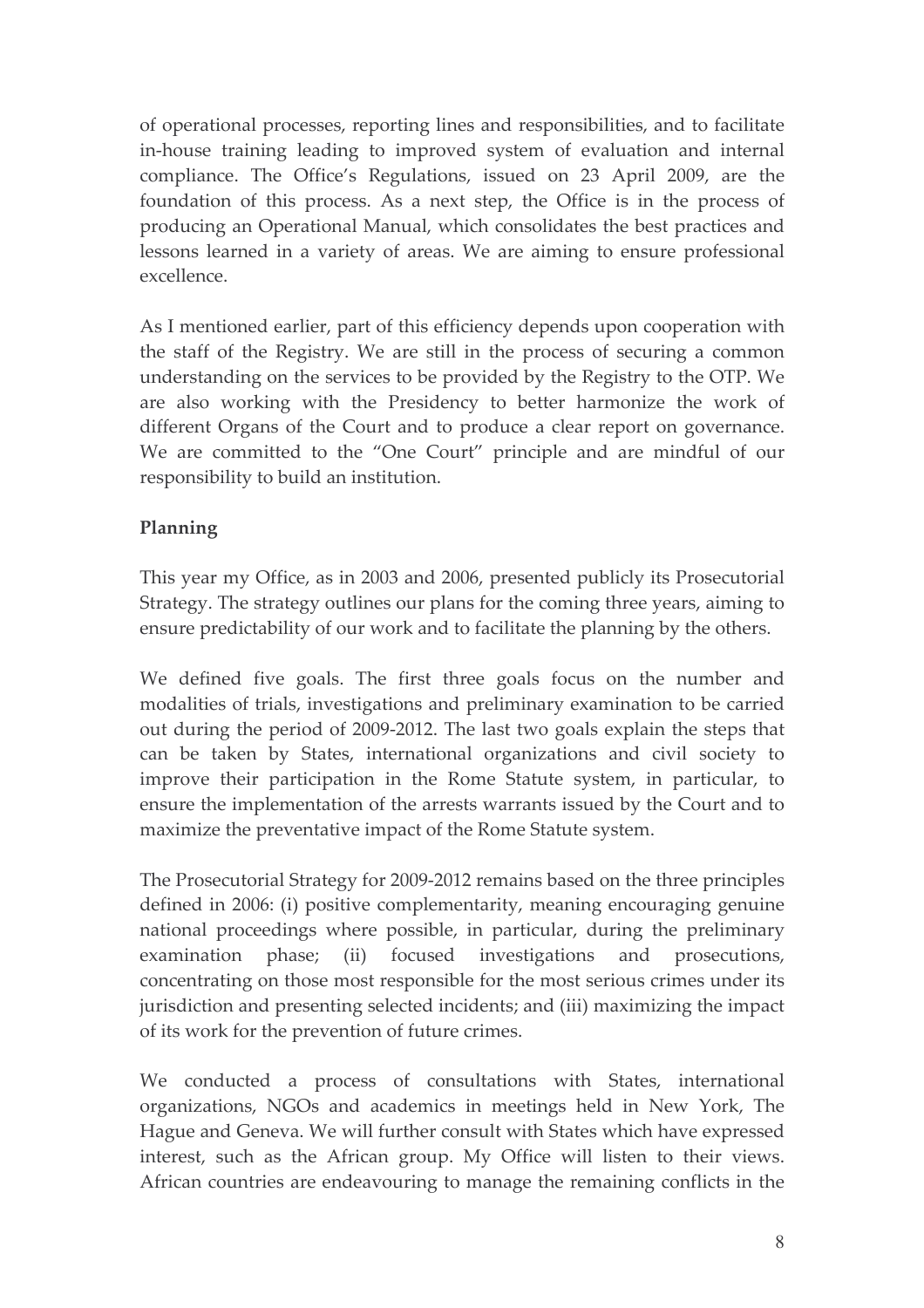Continent, the Court is making a contribution to their efforts, and they shall have the opportunity to present their particular concerns. The final version of the Strategy, taking into consideration the comments received during the consultations, will be adopted at the end of the year

The Office is also updating and completing policy papers on key issues such as: a) the selection of situations and cases; b) positive complementarity; c) the interests of justice; d) victims' participation; e) witness protection; f) disclosure of evidence; and g) gender crimes. The Office is aiming to ensure a consistent approach in all its cases, thus enhancing efficiency.

Mr. President.

I have completed two-thirds of my mandate and I am planning the activities for my last three years. I would like to highlight some views for your possible consideration at the Review Conference.

President Song presented the views of the Court. We will take no position on the substantive legal proposals that are on the agenda in Kampala but we will take part of the stock taking exercise.

I hope that we can focus on the real issues for realizing the full potential of the Rome Statute system: what strategies to implement the Court's arrest warrants? What strategies to address the real obstacles to domestic investigations and prosecutions of serious crimes?

The focus should not be on the judicial dimensions of the Court, the discussion should not affect the independent judicial mandates of the Prosecutor or the Judges. For instance, the discussion on what we call positive complementarity can be useful if we have full clarity on the objective and the limits: complementarity, when raised as an issue of admissibility of situations and cases before the Court, is a judicial matter on which the Court will make the final decisions. Positive complementarity is not about finding exit strategies for criminals who are the subject of an arrest warrant. Positive complementarity is about the role that different stakeholders can play to ensure the achievements of the goals defined by the Rome Statute.

The Prosecution is ready to cooperate with other actors in their efforts toward that end. For instance, in the Kivus region, we are working to produce dossiers, including information concerning perpetrators whom we are not prosecuting and to pass them to competent national authorities. But let me be very clear. Contrary to a lot of ideas circulating, what is lacking in the DRC and elsewhere is not technical competence. The issues are of a more sensitive